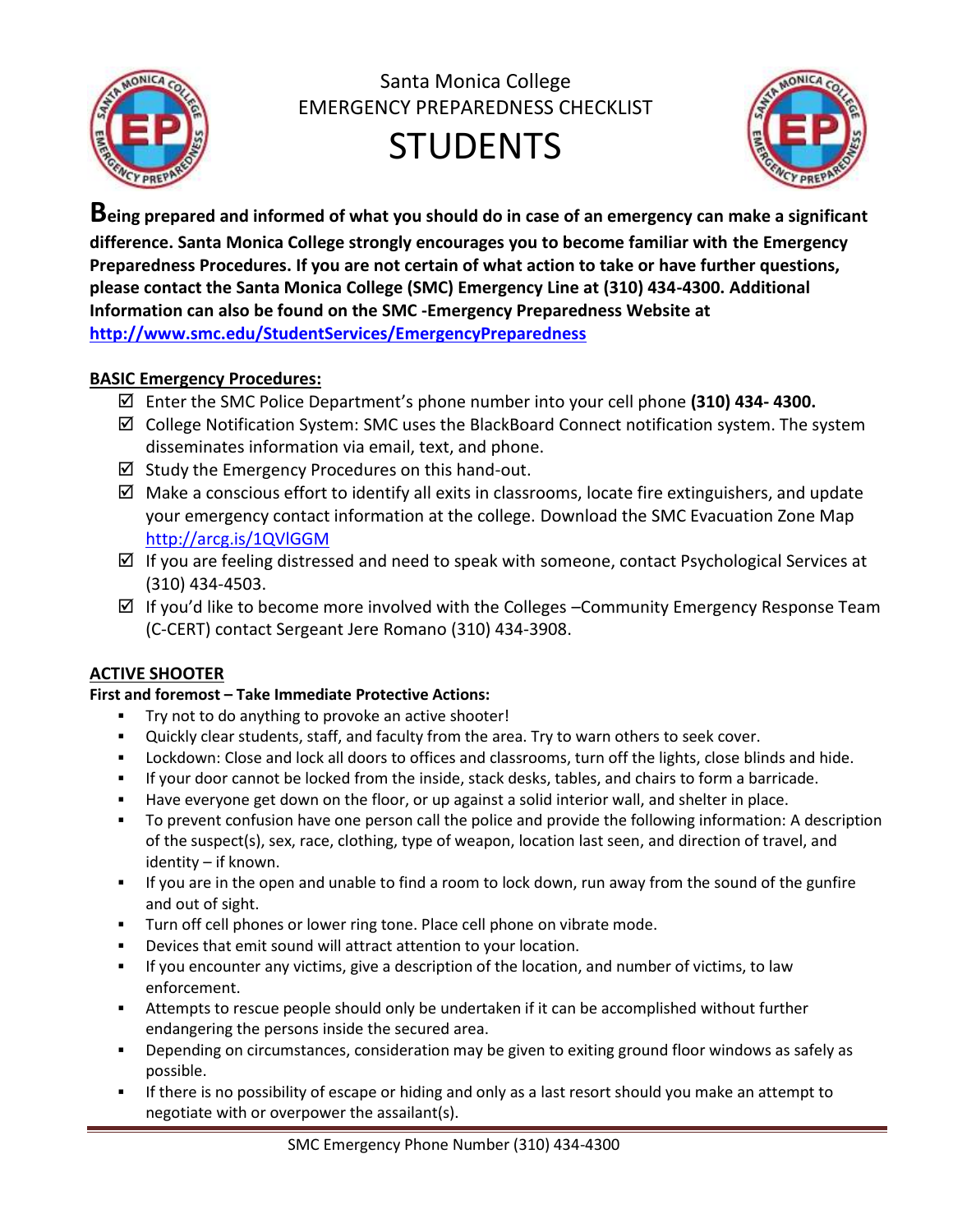#### **EARTHQUAKE**

- A) Before:
	- Backpacks: Always carry items that you many need should a major disaster occur (such as: medication, contact phone numbers, toiletries, and money).
	- Identify nearest exits in all classrooms and buildings.
- B) During:
	- If INDOORS, stay indoors. Move away from windows that may break and furniture or large objects that could fall over. "Drop, Cover, and Hold" under a table, desk, or against an inside wall – **not a doorway** – until the shaking stops.
	- **If you're in a CROWDED ROOM OR PUBLIC PLACE, do not rush for exits.**
	- If OUTDOORS, stay outdoors. Move to an open area away from trees, buildings, utility poles and lines, or signs.
	- If in a VEHICLE, pull to the side of the road as quickly as possible but keep away from overhead hazards such as trees, buildings, freeway overpasses, utility poles and lines, signs, and bridges. Stay in the vehicle until the shaking stops.
	- If you're in a THEATER, stay in your seat or get under it if possible, and protect your head with your arms. Do not try to leave until the shaking is over.

C) After:

- **•** Only after the shaking stops, evacuate cautiously, taking your keys, wallet, purse, coat, and any emergency supplies.
- On your way out, look for signs of building damage or for persons who are injured or trapped. Watch for falling objects as you leave the building.
- Go to your evacuation assembly area. Tell your instructor or Building Monitor that you are out of the building and report injured or trapped persons and any signs of building damage you observed.
- If possible, do not use the phone for local calls, except emergencies, during the first 15-30 minutes after the earthquake. Overloading the phone system with calls may delay the delivery of emergency assistance.



#### **EVACUATION**

When a building evacuation alarm is sounded or when told to evacuate by emergency personnel:

- Remain calm.
- **Quickly gather personal belongings such as keys, wallet, etc. if possible.**
- **Secure any hazardous materials or equipment before leaving if possible.**
- **Walk quickly to the nearest marked exit.**
- Alert others to the emergency and ask if they need help evacuating.
- **DO NOT USE ELEVATORS unless instructed to do so by emergency personnel.**
- Once outside, move away from the building and proceed directly to the predetermined evacuation assemble area.
- DO NOT return to an evacuated building until advised to do so by emergency personnel.